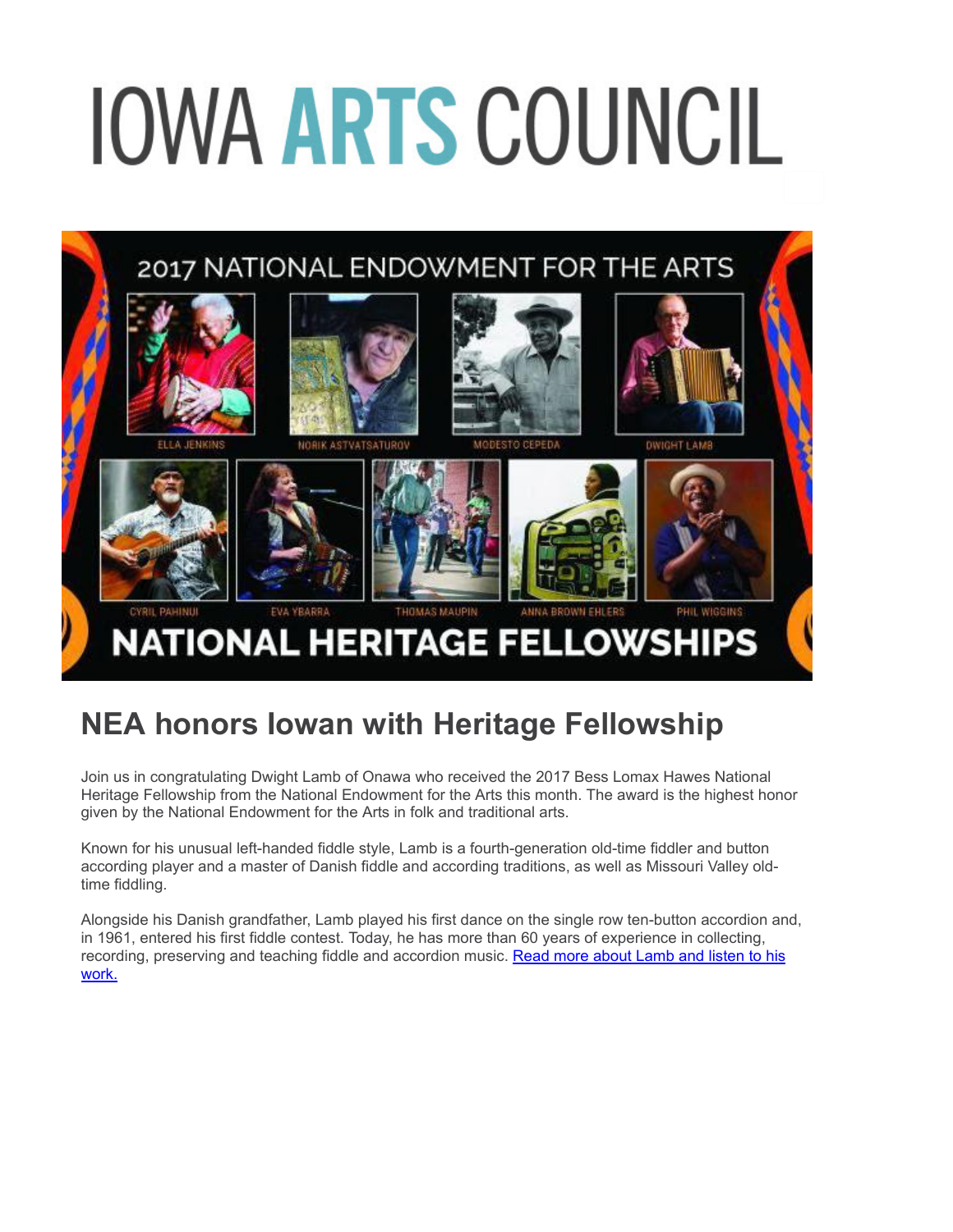

#### Meet the Artist: Jack Meggers

After spending 15 years working in the film and TV industry in New York and Los Angeles, Jack Meggers has returned to Iowa to continue his filmmaking career. Today, he's working on short films, music videos and his first feature-length movie, "[The Burial](http://r20.rs6.net/tn.jsp?f=001BpaAKUYYfohO8dQioT3abOfdNYvKnx2XwewNTv9bLleYekRYeyyWdR7uCI4O9ENoICnkAzkQ8AR9BrUQBjX11O7q5Bcaqpoy4AMVaTFhWlhpxYLawqP7WWVI4NXX7aORGgjobazHBW8=&c=RGZCRn25GPL22Q3S1K478gLRplXBV78cKYE8XnSpgsRZXU4v5b1QGw==&ch=5uYAvaoZpvDYax6dbDXnNlmkc7I7VZu1MTdyvHZbey0-CI3H_ZwGmg==)." He's also one of our new Iowa Artist Fellows.

#### [Read more about Jack and his work.](http://r20.rs6.net/tn.jsp?f=001BpaAKUYYfohO8dQioT3abOfdNYvKnx2XwewNTv9bLleYekRYeyyWdR7uCI4O9ENoUd7FqkW5fNQ7z4QzmaKuJdPVgivB_2lsWxaqTqZ5xzTUXPWPvhTk837N6HbBaWBCa9FlrxN05DqcdlBp859FBppBUm_GV6C8iOzvmz9NDJt4X4Tua3fici8tcb-bg5bKBYRAY828blIxkEYB39Eaao35fRGYltIS&c=RGZCRn25GPL22Q3S1K478gLRplXBV78cKYE8XnSpgsRZXU4v5b1QGw==&ch=5uYAvaoZpvDYax6dbDXnNlmkc7I7VZu1MTdyvHZbey0-CI3H_ZwGmg==)



#### Guthrie County public art

The Western Skies Scenic Byway dedicated a new public art piece in downtown Guthrie Center called ["Listen to the Wind](http://r20.rs6.net/tn.jsp?f=001BpaAKUYYfohO8dQioT3abOfdNYvKnx2XwewNTv9bLleYekRYeyyWdR7uCI4O9ENoyp3tAIPBVI5kZsi1vh5MaSeoxESPnVKe8vqjLS26Ly9qoFUKgB3z_gY1_fKrj81Qn9ubXjaBqO3x6ZpmGU74BWOYrlUzQ63_KdQsssqUJELWwKsW0A6Hqd12d9f1t3Q8xgwP8_j1G4NCDIwO5Cx5fryGOzlqYrAZZelfkKAA4NEHwb91VN1Cw75-zidXNF2jkrJhpL2lMX2y9eXBz8TEiMxuaJD97N9S&c=RGZCRn25GPL22Q3S1K478gLRplXBV78cKYE8XnSpgsRZXU4v5b1QGw==&ch=5uYAvaoZpvDYax6dbDXnNlmkc7I7VZu1MTdyvHZbey0-CI3H_ZwGmg==)" this month. Inspired by a Native American proverb, the artwork was designed by artist Hilde DeBruyne of Cumming. Guthrie Center is the first of 15 communities along Iowa's byways to install artwork as part of the [public art initiative](http://r20.rs6.net/tn.jsp?f=001BpaAKUYYfohO8dQioT3abOfdNYvKnx2XwewNTv9bLleYekRYeyyWdR7uCI4O9ENo-PQpigPFYj3rv0P0FizmO9wFtCD0_f9BZVKX2sT4TXCMHWlwdYvXvMze4Cd6XB7YnEy7klTiva8xVB-2J0EjZuUnc3nP9YlMyFv1re5kWi4dK-Bly5tOKw==&c=RGZCRn25GPL22Q3S1K478gLRplXBV78cKYE8XnSpgsRZXU4v5b1QGw==&ch=5uYAvaoZpvDYax6dbDXnNlmkc7I7VZu1MTdyvHZbey0-CI3H_ZwGmg==) undertaken by the Byways Foundation of Iowa. The project is funded in part by the Iowa Arts Council.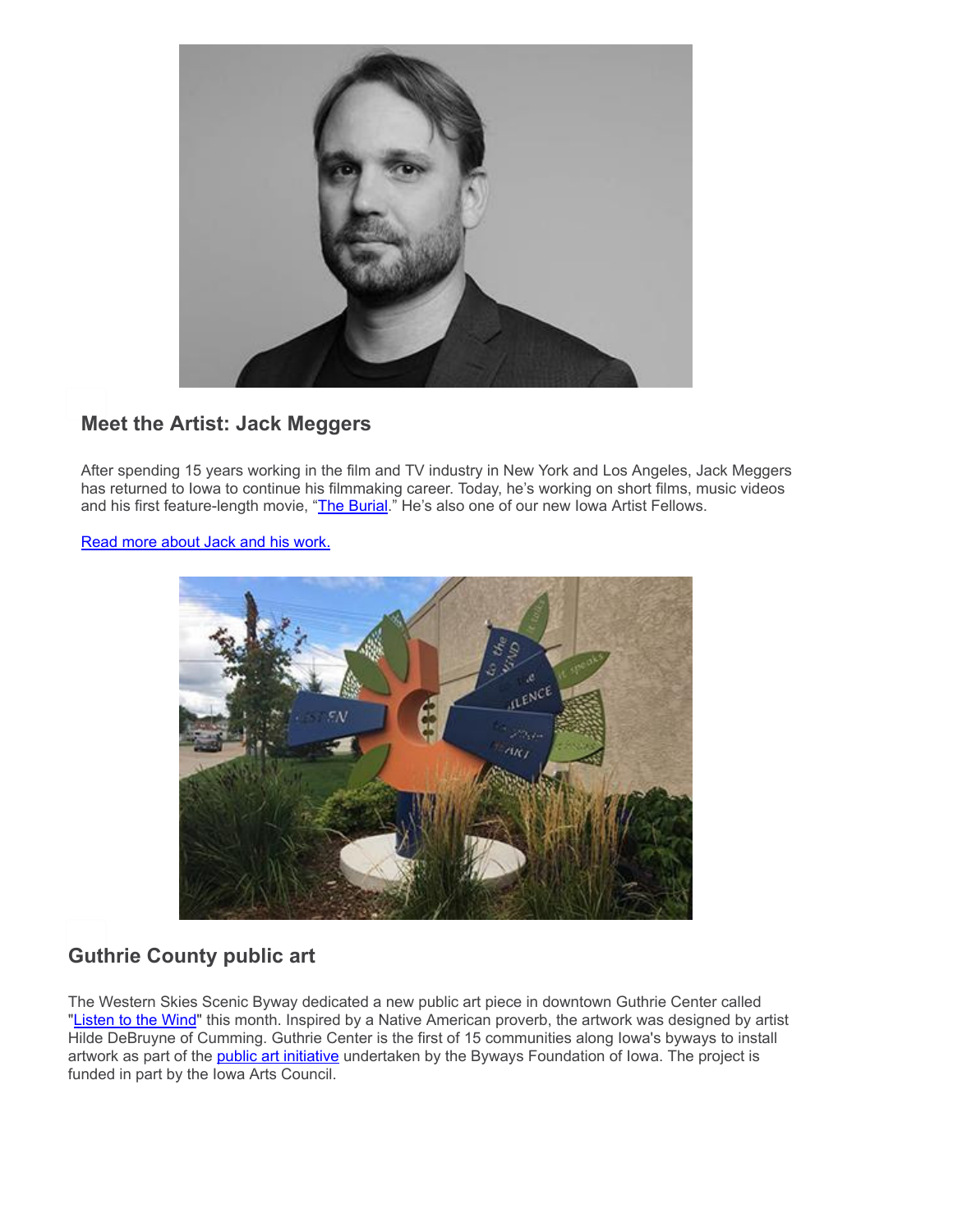

#### Behind the scenes with Annalibera

We caught up with grantee [Annalibera](http://r20.rs6.net/tn.jsp?f=001BpaAKUYYfohO8dQioT3abOfdNYvKnx2XwewNTv9bLleYekRYeyyWdR7uCI4O9ENoTbnojtYlXkHc8k6xX_oo4uAmQZCt0muBQQAz5uSt8x_S_Yw4y9E6zmbPxL0G10OES5cbtL_1sbg3WCziG6rpdw==&c=RGZCRn25GPL22Q3S1K478gLRplXBV78cKYE8XnSpgsRZXU4v5b1QGw==&ch=5uYAvaoZpvDYax6dbDXnNlmkc7I7VZu1MTdyvHZbey0-CI3H_ZwGmg==) at [Flat Black Studios](http://r20.rs6.net/tn.jsp?f=001BpaAKUYYfohO8dQioT3abOfdNYvKnx2XwewNTv9bLleYekRYeyyWdR7uCI4O9ENo3Gh6HGI_EhdVx7hK4xywN8yiEuPzJqtqAIQORfKNlmwBiDbp0fSaYZrkxu0cJkWJqO20De0s1crc8a2mXSuI8ELgWeDpiYMt&c=RGZCRn25GPL22Q3S1K478gLRplXBV78cKYE8XnSpgsRZXU4v5b1QGw==&ch=5uYAvaoZpvDYax6dbDXnNlmkc7I7VZu1MTdyvHZbey0-CI3H_ZwGmg==) in Lone Tree a few weeks ago to learn more about her process and behind-the-scenes work at the recording studio. Annalibera's upcoming albums are set to be released next spring.

#### [Check out the video.](http://r20.rs6.net/tn.jsp?f=001BpaAKUYYfohO8dQioT3abOfdNYvKnx2XwewNTv9bLleYekRYeyyWdR7uCI4O9ENoegffFPso8tCwZeGwT96p8W62_y0P7e0LWIlV3S0jIY1eKynMEtULt009WCKEeDI_oe1_cp1ZawSEqkSt-DomdcO91B1JfSWAyIPz0rFaJfP3rg6j9zRMUw==&c=RGZCRn25GPL22Q3S1K478gLRplXBV78cKYE8XnSpgsRZXU4v5b1QGw==&ch=5uYAvaoZpvDYax6dbDXnNlmkc7I7VZu1MTdyvHZbey0-CI3H_ZwGmg==)



#### Iowa a hot spot for Haitian art

You can enjoy the **[splendor of Haitian art](http://r20.rs6.net/tn.jsp?f=001BpaAKUYYfohO8dQioT3abOfdNYvKnx2XwewNTv9bLleYekRYeyyWdR7uCI4O9ENomC3fe7MLjLddl2r3YorZaE_1IXy7mFOPfHzlk-f0n4VNyuy82Dw1l-Yevo6ImFcy0LVALb7EC4dVZQzncofXGfu3ZTmAyU_rNuKPWYPS1ztYuvZn7g3jlh5TPiCXdDS1t42LYcmjZlv-d29qOSFzaKkExY-RJJ1t&c=RGZCRn25GPL22Q3S1K478gLRplXBV78cKYE8XnSpgsRZXU4v5b1QGw==&ch=5uYAvaoZpvDYax6dbDXnNlmkc7I7VZu1MTdyvHZbey0-CI3H_ZwGmg==)** across eastern Iowa over the next week when the annual conference of the international [Haitian Art Society](http://r20.rs6.net/tn.jsp?f=001BpaAKUYYfohO8dQioT3abOfdNYvKnx2XwewNTv9bLleYekRYeyyWdR7uCI4O9ENo-uUdwa1W7DdjZyjnuJJRnWn49LgF0otV8ahiLvbA6JcUNd2E0-uSxH91uWDrejUGD6rTluFgKv-YMhCnkDHiza5BUYmDy6wYKQFfnUOLRqov5ZCtiZUFkbZX6S4t3FwDJ2Arl03739ZjH5iYeNanvQ==&c=RGZCRn25GPL22Q3S1K478gLRplXBV78cKYE8XnSpgsRZXU4v5b1QGw==&ch=5uYAvaoZpvDYax6dbDXnNlmkc7I7VZu1MTdyvHZbey0-CI3H_ZwGmg==) kicks off at the Waterloo Center for the Arts Saturday. The week-long moveable feast continues through Sept. 28 with exhibits and programs at the Dubuque Museum of Art, the Faulconer Gallery in Grinnell, the Figge Art Museum in Davenport and the University of Northern Iowa Gallery of Art in Cedar Falls.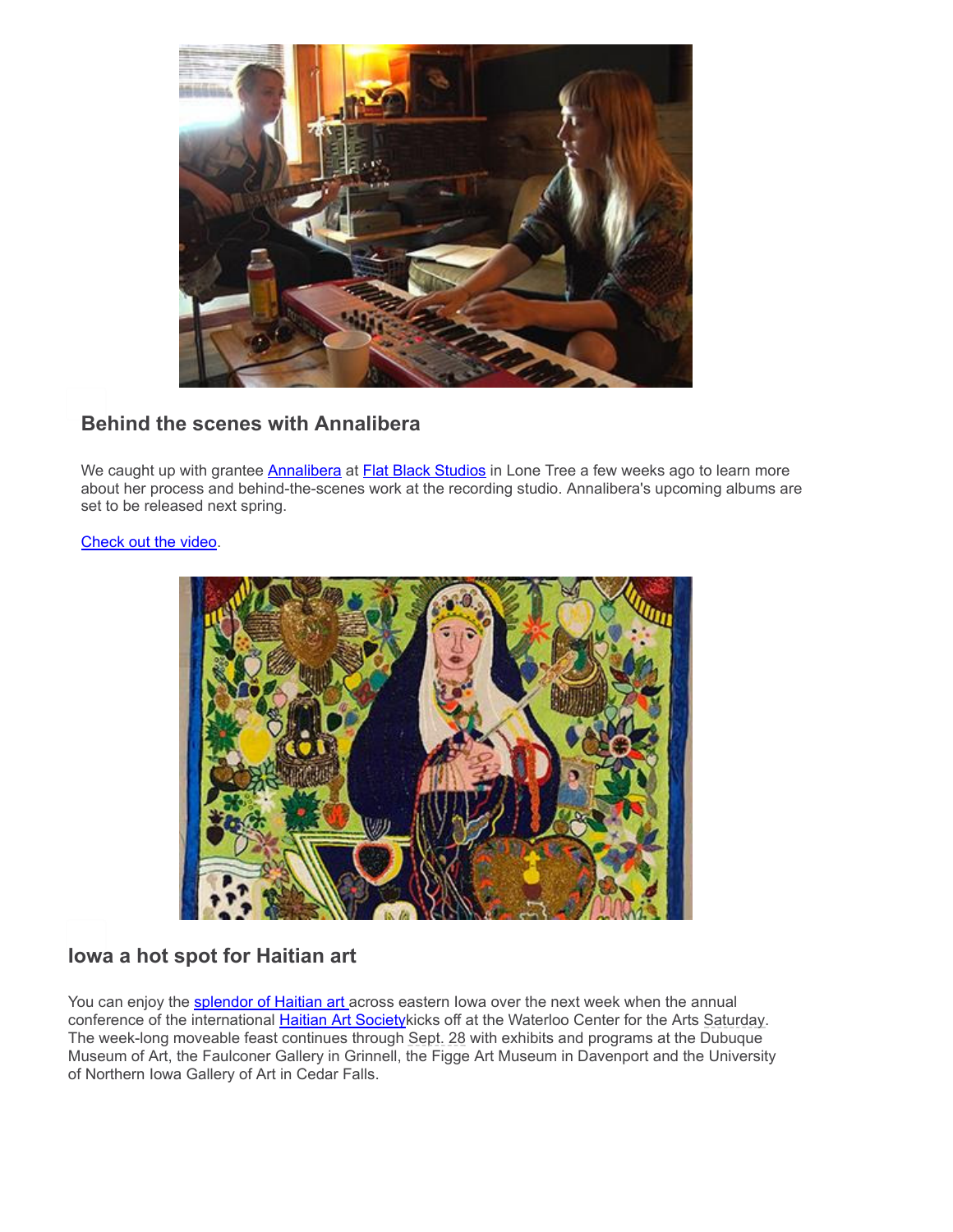

### Interrobang Film Festival and Challenge

Join lowa filmmakers and industry professionals in Des Moines Sept. 29-Oct. 31 for the Interrobang Film [Festival, a 3-day multi-venue festival featuring films, lectures, a film challenge and a celebration of](http://r20.rs6.net/tn.jsp?f=001BpaAKUYYfohO8dQioT3abOfdNYvKnx2XwewNTv9bLleYekRYeyyWdRvkbO2N73UurpqufVag8RP2rPgfpv43DnXrUbEwEBehQQQ6HhZtnk0mEB3ccGTrLeXgHzxehAzPhtuOGux_GH5Z63SSApM1jwvlbtRy6X_W&c=RGZCRn25GPL22Q3S1K478gLRplXBV78cKYE8XnSpgsRZXU4v5b1QGw==&ch=5uYAvaoZpvDYax6dbDXnNlmkc7I7VZu1MTdyvHZbey0-CI3H_ZwGmg==) filmmaking at networking receptions. The [three-day film challenge](http://r20.rs6.net/tn.jsp?f=001BpaAKUYYfohO8dQioT3abOfdNYvKnx2XwewNTv9bLleYekRYeyyWdRvkbO2N73UuFYNSjgOzSn-RCR6yQEsiXf8GZyvGucLCHsdfcdwhYCiJyioGoula_02O2U4G-Ra17QQ__BvS0xGnPGWMS7wKwmhk91rJJgLM_qpfqu2piR6hV7wOXzKzqqQw7NjySOJS&c=RGZCRn25GPL22Q3S1K478gLRplXBV78cKYE8XnSpgsRZXU4v5b1QGw==&ch=5uYAvaoZpvDYax6dbDXnNlmkc7I7VZu1MTdyvHZbey0-CI3H_ZwGmg==) kicks off tomorrow and concludes at 8:30 p.m. on Monday. The festival is presented with support from our sister division, Produce Iowa.



### Meskwaki Art and Culture Symposium

Celebrate Meskwaki art and artists on Indigenous People's Day during "We we ni to tti ki" or "Those who make beautiful things" at the [Meskwaki Art and Culture Symposium](http://r20.rs6.net/tn.jsp?f=001BpaAKUYYfohO8dQioT3abOfdNYvKnx2XwewNTv9bLleYekRYeyyWdR7uCI4O9ENoLBobLK08c5J69lQEYEvZhDh9HHFSXE7HPKdl-SVGkrSaTCRfZtRhBW5gVJjsCVeQ59irZh55T2M453HIB89NxMK--yErs_jXb8JeP8oFN7aNfhTChHciLFJTgBoQdED5YWw3qFeoqIc=&c=RGZCRn25GPL22Q3S1K478gLRplXBV78cKYE8XnSpgsRZXU4v5b1QGw==&ch=5uYAvaoZpvDYax6dbDXnNlmkc7I7VZu1MTdyvHZbey0-CI3H_ZwGmg==) 9 a.m.-5 p.m. Oct. 9 at the Meskwaki Veterans Convention Center and Red Earth Gardens at the Meskwaki Settlement in Tama County. The event is presented with support from our other sister division, the State Historical Society of Iowa.

## Upcoming Deadlines